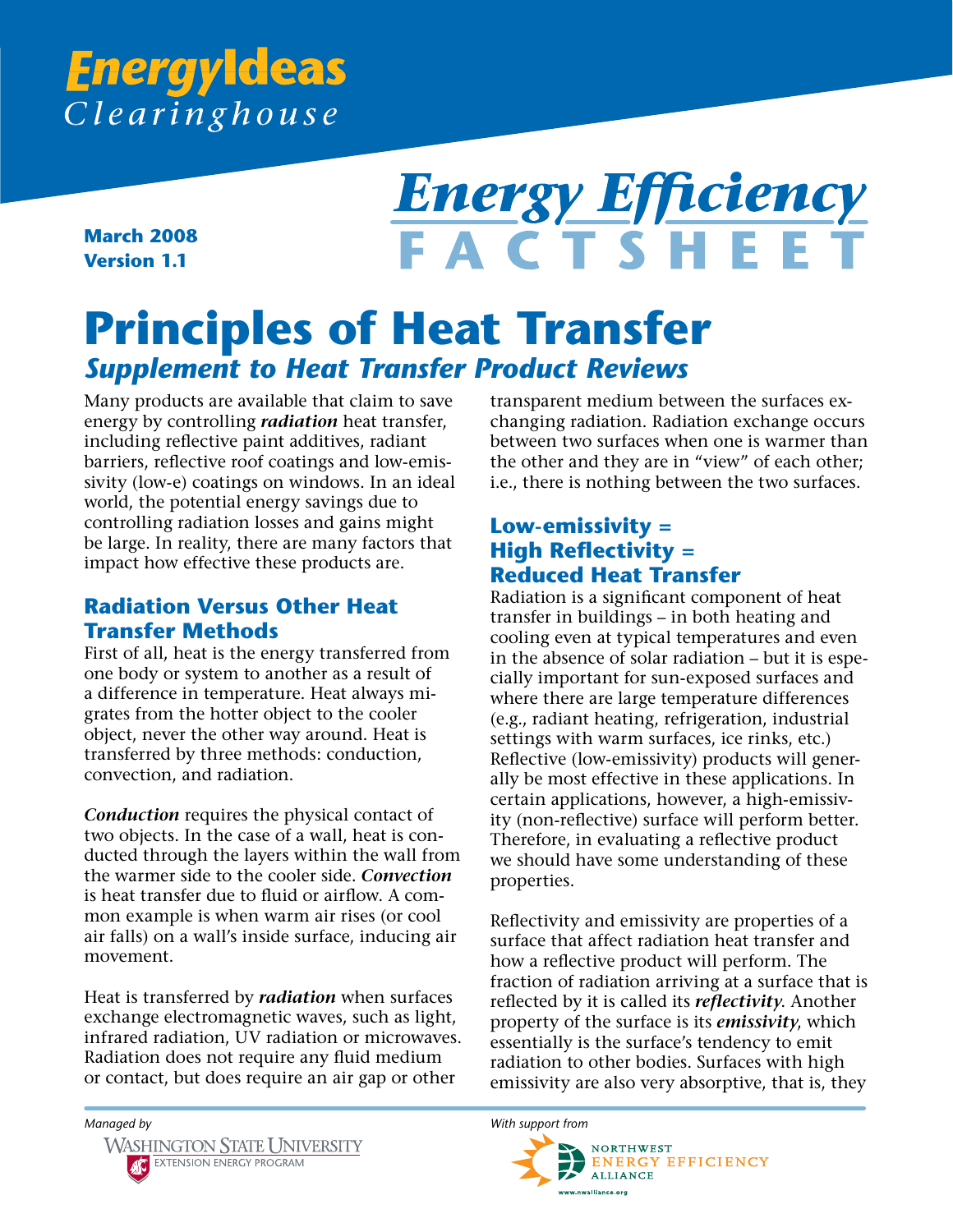

will readily absorb radiation striking them. These properties may vary depending on the wavelength of radiation falling on the surface. For example, the surface may reflect much of the visible radiation (i.e., light) falling on it, but not much of the ultraviolet (UV) radiation or infrared radiation falling on it (see Figure 1).

These properties are related to each other and describing how they are related can be helpful in understanding them (see section titled *More on Heat Transfer Properties of Surfaces* on page 6).

# **Reduce Heat Transfer, or Enhance It?**

Low emissivity will save energy whenever you want to reduce heat transfer, and vice versa. Places you generally want to reduce heat transfer are:

- Between interior objects in a building (including people) and the interior surfaces of exterior walls – on both hot and cold days (i.e., whenever you are conditioning your space to counter the weather outside).
- Between the exterior surfaces of a building and its surroundings – on both hot and cold days (i.e., whenever you are countering the weather outside).

Low-e coatings on windows save energy in most circumstances because they reduce heat transfer with the surroundings. As another example, a low-emissivity ceiling – such as unpainted aluminum or a reflective aluminum paint product – in an ice rink may have very good energy savings. In this case, low emissivity (over all wavelengths) would reduce radia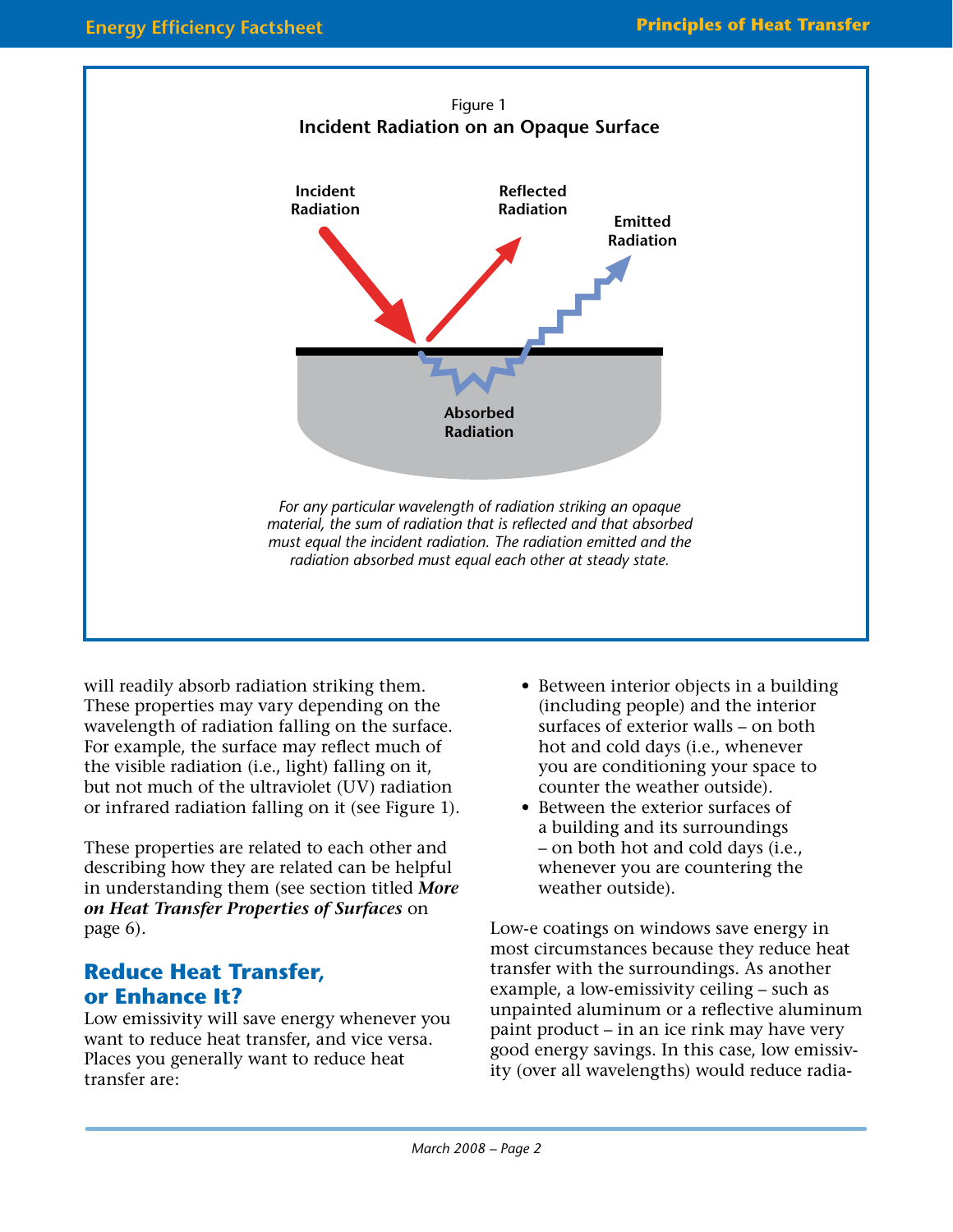tion heat transfer between the warmer ceiling and the cold surface of the ice.

On the other hand, a surface used as a radiant heater – such as a radiant floor or a radiator – is an example of where high emissivity is beneficial because we want to enhance heat transfer from the radiator. Another example of where low-emissivity coatings will increase energy use is a building that requires cooling even on a cool day because, in this case, you generally want to enhance heat transfer (i.e., you are not countering the weather outside). For example, low-e surfaces on windows or walls are bad in rooms with high internal gains, such as computer server or telephone switching rooms, because you generally want to get rid of heat at all times. The only time low-e surfaces will help you in a server room is when it gets so cold outside that you have to start heating (i.e., when you must counter the weather outside).

## **The Complication with Sun-Exposed Surfaces**

Solar radiation is composed primarily of visible and near-infrared radiation. Far-infrared radiation has longer wavelengths than near-infrared and is largely outside the solar band (see Figure 2). (Both near- and far-IR are felt as heat.) Therefore, whenever we are trying to understand how a material behaves when exposed to solar radiation, its emissivity in each of these three bands is more important than its overall value summed over the entire spectrum. For a "cool roof," we want to reflect solar radiation – and whatever heat we do absorb we want to emit back to the surroundings. Therefore, we want high reflectivity in the visible and nearinfrared bands, but low reflectivity (i.e., high emissivity) in the far-infrared bands.

If you just look at a single number for emissivity you will miss an important characteristic of

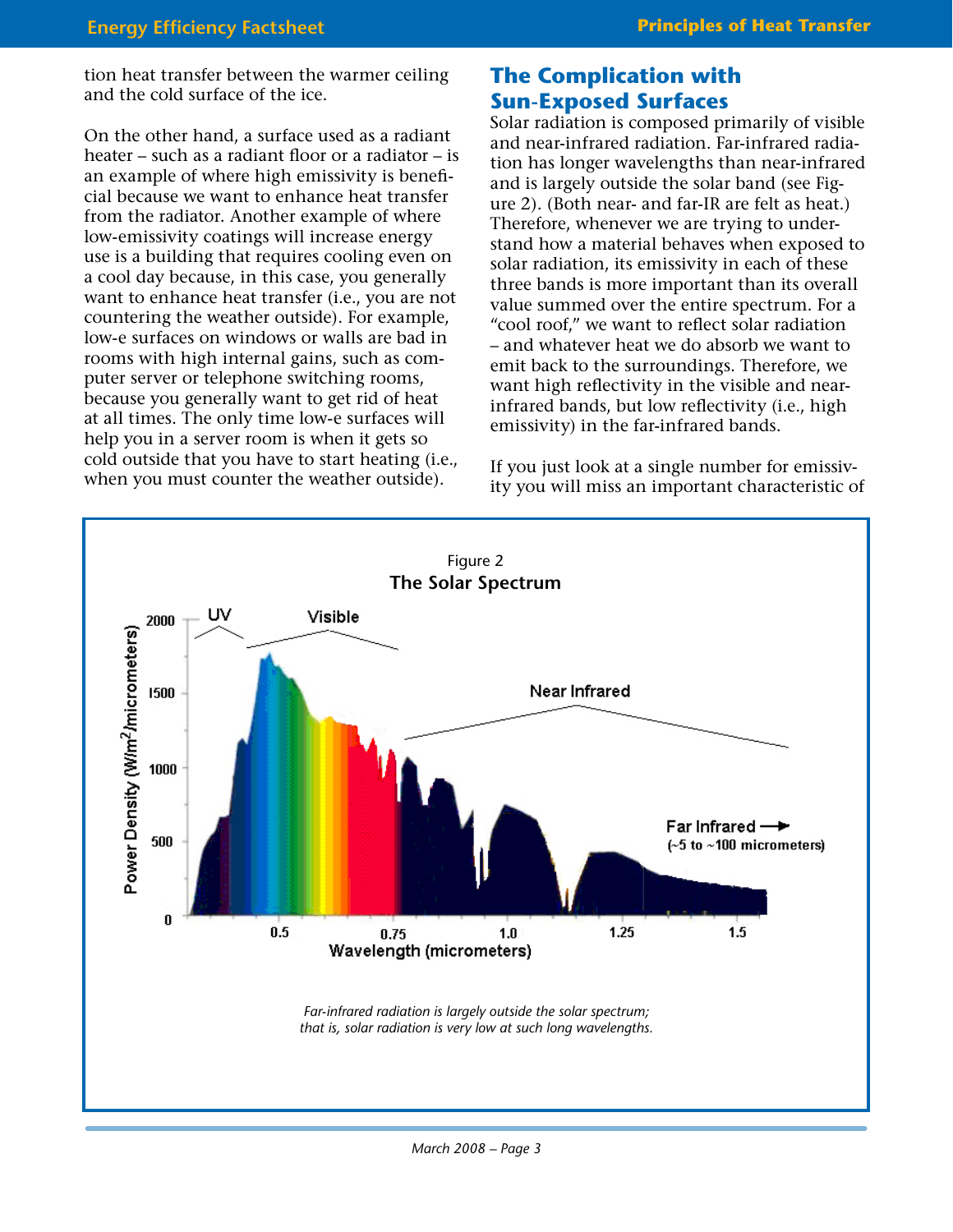certain materials. For example, both unpainted metal surfaces and white surfaces have high reflectivity when summed over all bands and so both reflect much of the solar radiation striking them. But when you look at each of the three bands separately, you can see why unpainted metal roofs become hot in the sun but white surfaces stay cooler. White roofs have high emissivity in the far-infrared band, while unpainted metal roofs have low emissivity in this band.

# **Tips for Evaluating Products and Their Application**

Most surfaces found in buildings – such as walls painted with conventional paints, carpeted or finished floors, and standard roofing materials – have high emissivity. Glass that does not have a low-e coating also has high emissivity. In most situations, we don't have to specify high-emissivity surfaces, since these are typical. On the other hand, reflective or low-emissivity surfaces must generally be specified. The following tips will help in selecting and maintaining reflective or lowemissivity surfaces.

- While R-values are used to quantify an insulation's resistance to conduction heat transfer, they cannot be used to describe a reflective product's effect on radiation heat transfer. Sometimes manufacturers use an "equivalent R-value" to compare the reflective product to an insulation, but such equivalent R-values are only valid under the specific conditions of the test in which they were determined. In general "equivalent R-values" are not useful in evaluating a product's impact on energy use. Be skeptical of any claim of a high R-value or even a high equivalent R-value for reflective products.
- Because heat transfer by radiation requires an air gap or other transparent medium, reflective products have no effect at all when placed in direct contact with an opaque surface. As an example, the foil of a foil-faced rigid foam insulation has no effect whatsoever if the insulation fills the entire cavity.
- Keep in mind also that the size of the air gap matters. Some reflective products, such as reflective bubble insulation, have an air gap built into the construction of the material. If this air gap is small, however, its effect on radiation heat transfer will also be less important and the reflective product will be less effective.
- In order for a reflective product to remain effective, its reflectivity must remain high. Reflectivity declines if the product is dirty and often declines with age and exposure to the sun or weather over time. In contrast, maintaining surface quality is not a concern with insulation products, such as fiberglass or rigid foam insulation.
- In addition, obtaining a high initial reflectivity can be difficult. Paint additives, for example, are generally limited in their ability to make large changes in reflectivity and emissivity. Experimental data for one product indicated that reflectivity was changed by 15% or less.
- For many applications of reflective products, both the solar reflectivity and the far- infrared emissivity are important. A high infrared emissivity will be an advantage in certain situations (e.g., a hot roof or a radiant heater) and a detriment in many other situations (e.g., interior and exterior walls that are not sun exposed.) When analyzing any reflective product, we must consider the particular conditions under which it will be used and whether heat transfer from the surface to its environment is a benefit or detriment in that case.
- Considering the whole building, keep in mind that heat gains and losses of the building component on which these products are applied generally comprise only a relatively small part of the overall heat gains and losses in a building. If a reflective coating is applied to an exterior wall, for example, consider that walls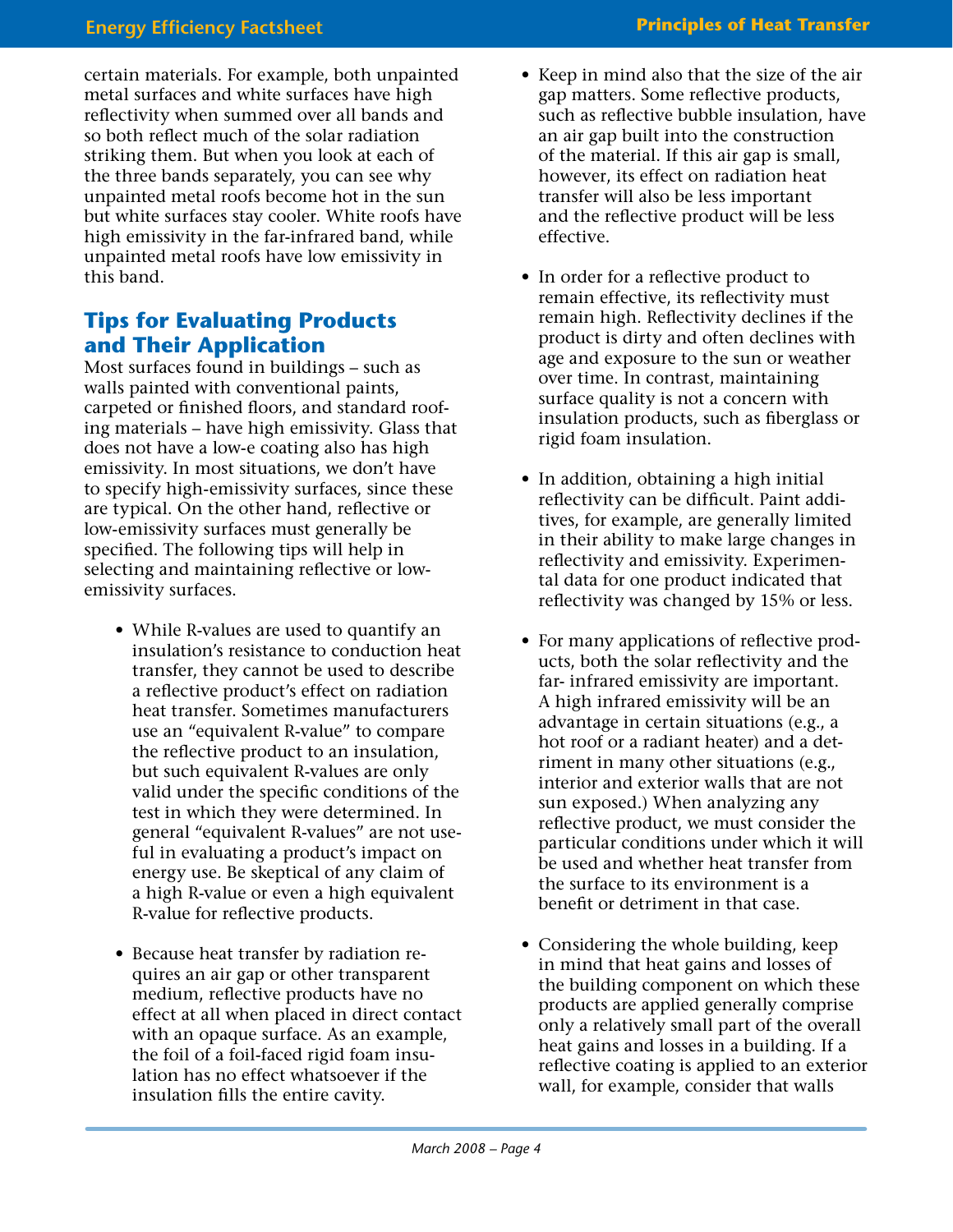#### **Energy Efficiency Factsheet**

typically account for about a quarter of overall residential building losses, while sun-exposed walls will be a fraction of that. Heating and cooling loads due to roofs are typically a greater share of the total and have more sun exposure, and so have greater potential for reduction.

- Reflective barriers are not generally considered a good application in houses located in climates where heating is dominant.
- Also consider the person interacting with the building as a system. Controlling radiation from occupants to building surfaces often improves comfort. This can result in additional energy savings since, as comfort is improved, occupants are more likely to reduce thermostat settings in the winter and increase them in the summer. Such savings are often not captured in analytical studies or laboratory results.
- The Federal Trade Commission, Bureau of Consumer Protection, publishes and enforces R-value testing and labeling requirements for home insulation. For [more information about the rules go to](http://www.ftc.gov/bcp/conline/edcams/eande/index.html)  *www.ftc.gov/bcp/conline/edcams/eande/ index.html*.

# **Reflectivity and Emissivity Values**

Values for reflectivity and emissivity of materials, paints, reflective coatings and lowemissivity products are often available from manufacturers or on websites of organizations [such the Florida Solar Energy Center \(FSEC\)](http://www.fsec.ucf.edu)  *www.fsec.ucf.edu*. For example, see the FSEC report, *"Laboratory Testing of the Reflectance Properties of Roofing Materials" www.fsec.ucf. [edu/en/publications/html/fsec-cr-670-00](http://www.fsec.ucf.edu/en/publications/html/fsec-cr-670-00)*.

[Data for a variety of surfaces can be found at](http://pdf.directindustry.com/pdf/impac-infrared/mikron-catalogue/4798-11038-_370.html)  *http://pdf.directindustry.com/pdf/impac-infrared/ mikron-catalogue/4798-11038-\_370.html*, (pages 370-374) a website compiled by DirectIndustry, and at *www.tak2000.com/data/finish.htm*, a web[site compiled by K&K Associates. The following](http://www.tak2000.com/data/finish.htm) references are also useful sources of data for

surface properties:

Edwards, D.K., V.E. Denny and A.F. Mills, *Transfer Processes: An Introduction to Diffusion, Convection and Radiation*, 2nd Edition, McGraw-Hill, 1975.

Reagan, J.A. and Acklam, D.M., "Solar Reflectivity of Common Building Materials and its Influences on the Roof Heat Gain of Typical Southwestern U.S. Residences," *Energy and Buildings*, No. 2, Elsevier Sequoia, Netherlands, 1979.

A handy calculator for comparing heat loss [through roofs with different surfaces is avail](http://www.roofcalc.com/)able at *www.roofcalc.com/*.

# **Product and Technology Reviews**

The *Energy*Ideas Clearinghouse publishes *Product and Technology Reviews* for Northwest electric utilities. The reviews describe the technology, discuss available data, and suggest additional testing to verify energy saving claims. Products reviewed include:

- *Ultra Concrete Barrier rFOIL™ www.EnergyIdeas.org/documents/ [Factsheets/PTR/UltraCBF\\_rFOIL.pdf](http://www.EnergyIdeas.org/documents/Factsheets/PTR/UltraCBF_rFOIL.pdf)*
- *Insuladd® [www.EnergyIdeas.org/documents/](http://www.EnergyIdeas.org/documents/Factsheets/PTR/Insuladd.pdf)  Factsheets/PTR/Insuladd.pdf*

#### **Additional Information**

Northwest electric utilities can contact the *Energy*Ideas Clearinghouse for additional information on this or other energy technologies or products. Contact:

> Phone: 1-800-872-3568 Email: *[info@EnergyIdeas.org](mailto: Info@EnergyIdeas.org)* Website: *[www.EnergyIdeas.org](http://www.EnergyIdeas.org)*

#### **Author**

Carolyn Roos, Ph.D. WSU Extension Energy Program

> © 2008 Washington State University Extension Energy Program. [WSUEEP08-006, updated March 2008](http://www.energy.wsu.edu)